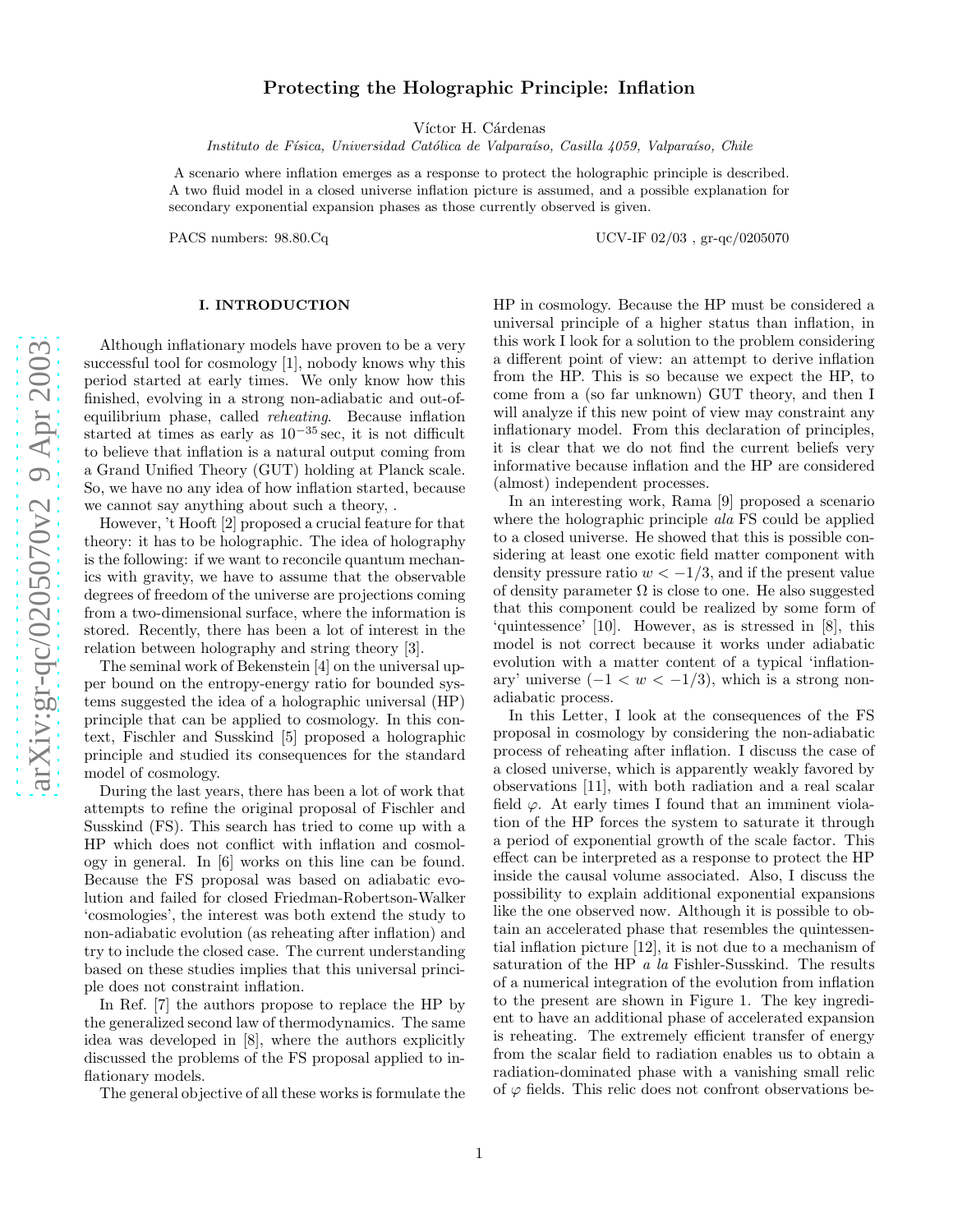cause the universe remains almost flat (until very small redshift) and during matter domination, it is subdominant; however, it can dominate the matter contributions for  $z < 0.5$ . The holographic principle of Fishler and Susskind is reviewed in section II. I present the model in section III and develop the formulae to treat reheating in section IV. The effect of protection of the HP is discussed in section V, and the possibilities to have another phase of accelerated expansion is discussed in section VI. The paper ends with a discussion.

# II. THE FISCHLER-SUSSKIND HOLOGRAPHIC PRINCIPLE

Let us assume a closed homogeneous isotropic universe with metric

$$
ds^{2} = dt^{2} - a^{2}(t)(d\chi^{2} + \sin^{2}\chi d\Omega^{2}),
$$
 (1)

where  $\chi$  is the azimuthal angle of  $S_3$  and  $\Omega$  is the solid angle parametrizing the two-sphere at fixed  $\chi$ . The particle horizon is

$$
\chi_H = \int_{t_i}^t \frac{dt'}{a(t')},\tag{2}
$$

where  $t_i$  is a reference initial time. Because integral  $(2)$ may diverge at small t, a natural choice is to take  $t_i =$  $t_{pl} = 1$  [8]. The angle  $\chi_H$  determines the coordinate size of the horizon, which defines a bounded area and volume. Because the entropy density  $\sigma \equiv (\rho + p)/T$  is constant, the entropy area ratio gives

$$
\frac{S}{A} = \sigma \frac{2\chi_H - \sin 2\chi_H}{4a^2(\chi_H)\sin^2(\chi_H)}.
$$
\n(3)

As the universe evolves, ratio (3) increases and the system reaches a stage of saturation and later, a violation of holographic principle [5]. For example, for a universe filled with non-relativistic matter,  $a = a_{\text{max}} \sin^2(\chi_H/2)$ so for its maximal expansion  $\chi_H = \pi$  ratio (3) becomes violated.

## III. THE MODEL

I model the universe as filled with both, a single scalar field - inflaton  $\varphi$  - and a fluid of relativistic particles (or radiation) with energy density  $\rho_m$ . Assuming a homogeneous field with a slowly-time-dependent equation of state  $p_{\varphi} = w(t)\rho_{\varphi}$ , where

$$
w(t) = \frac{\dot{\varphi}^2 - 2V(\varphi)}{\dot{\varphi}^2 + 2V(\varphi)},\tag{4}
$$

we can write the Friedman equation as

$$
H^{2} = H_{0}^{2} \left[ \Omega_{\varphi} \left( \frac{a_{0}}{a} \right)^{3(1+w)} + \Omega_{m} \left( \frac{a_{0}}{a} \right)^{4} - \Omega_{k} \left( \frac{a_{0}}{a} \right)^{2} \right],
$$
\n(5)

where  $a_0$  and  $H_0$  are the scale factor and the Hubble parameter in an arbitrary reference time  $t_0$  (often taken to be the present time). Also, we have defined the following parameters: the density parameter  $\Omega_i = \rho_{0i}/\rho_c$  for the i component with initial energy density  $\rho_{0i}$ ; the critical density  $\rho_c = 3H_0^2M_p^2/8\pi$ , the equivalent energy density due to curvature  $\rho_k = -3M_p^2/8\pi a^2$ ; and the Planck mass  $M_p = 1.2 \times 10^{19} \text{GeV}.$ 

Because I am considering a pressure density ratio in the range  $-1 < w < -1/3$ , this implies that at some time  $t^*$  the first term in the square brackets of (5) will dominate over the other contributions, starting a period of 'inflationary expansion' (if we also have  $\ddot{a} > 0$ ). This exponential expansion leads to a process of 'flattening' of the universe due to the screening of the curvature term. The authors of [13] used the latter effect to obtain an apparent spatially flat FRW universe by using a closed one.

If we extend the evolution to the present (i.e., at  $t_0$ ), the evolution of the system leads to a total density parameter

$$
\Omega = \sum_{i} \Omega_i = \Omega_{\varphi} + \Omega_m = 1 + \Omega_k \simeq 1,
$$

because  $\Omega_k = \rho_{0k}/\rho_c = 3M_p^2/8\pi a_0^2 H_0^2 \ll 1$  when we evaluate it today. Globally, the effect agrees with the results of [9], which to solve the violation problem of the HP bound for a closed universe, introduced an 'exotic fluid' - as the inflaton here - as an extra matter component. However, the presence of this component leads to a period of non-adiabatic evolution [8], so the equations of motion must be corrected to consider entropy production during the reheating process.

The simplest way to do that is to consider - as a first approximation - the perturbative regime of reheating which was described by adding a friction term to the inflaton equation of motion [14]. In this paper, I have taken into account the most efficient energy transfer possible, based on the main results of the modern reheating theory [16]. A more realistic and detailed approach based on this theory will be addressed elsewhere [17].

## IV. PARTICLE AND/OR ENTROPY PRODUCTION

In Ref. [8] Kaloper and Linde concluded that the proposal of Fischler and Susskind does not confront inflation, because it eliminates the entropy produced inside the light cone during reheating. This means that their HP is valid during adiabatic expansion. To extend the analysis through the particle creation process, we have to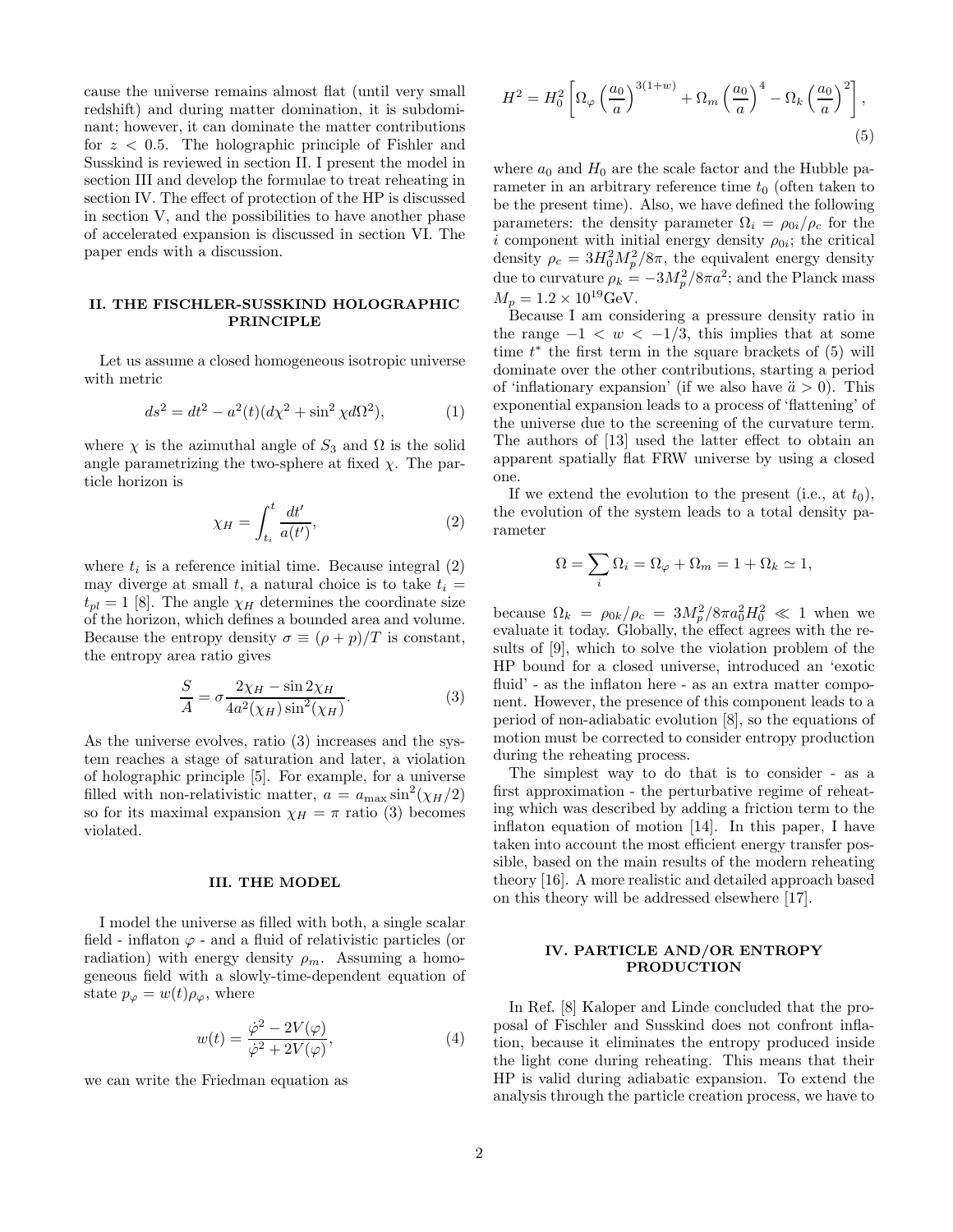learn how to compute ratio (3) in a non-adiabatic stage, i.e., during reheating.

I consider the simplest model of reheating, which is based on the Born approximation [14]. Here, the inflaton evolves according to

$$
\ddot{\varphi} + 3H\dot{\varphi} + +V'(\varphi) = -\Gamma\dot{\varphi},\tag{6}
$$

where  $\Gamma$  is the rate of particle production, and the evolution of the relativistic particles created is described by

$$
\dot{\rho}_m + 4H\rho_m = \Gamma \rho_\varphi. \tag{7}
$$

Equations (6) and (7) explicitly show the non-adiabatic nature of the process. If, as usual, we define the energy density and pressure by

$$
\rho = \frac{1}{2}\dot{\varphi}^2 + V(\varphi), \ p = \frac{1}{2}\dot{\varphi}^2 - V(\varphi),
$$
 (8)

we can write the equation of state during the rapid oscillations phase of  $\varphi$ , i.e.,  $V'' \gg H^2$  as a temporal average during an oscillation by  $\langle (\rho+p)/\rho \rangle = w = (n-2)/(n+2)$ where  $V(\varphi) = \varphi^n$ , so

$$
\dot{\rho}_{\varphi} + 3H\rho_{\varphi}(1+w) = -\Gamma\rho_{\varphi}.\tag{9}
$$

In the special case  $w = 0$  (a quadratic potential), this equation describes the decay of a massive particle. A solution of this equation is

$$
\rho_{\varphi} = M^4 \left(\frac{a_i}{a}\right)^3 \exp\left[-\Gamma\left(t - t_i\right)\right],\tag{10}
$$

where subscript  $i$  indicates the epoch when the coherent oscillations around the minimum of the potential  $V(\varphi)$ begins, and  $M<sup>4</sup>$  is the vacuum energy at that time.

If the produced particles are thermalized, we can use the expression for the entropy of radiation

$$
S = \frac{2\pi^2}{45} gT^3 a^3,\tag{11}
$$

which combined with the equality  $\rho_m = \pi^2 g T^4/30$ , valid for relativistic particles and  $Eq.(11)$ , enables us to write a relation between the energy density and the entropy

$$
\rho_m = \frac{3}{4} \left( \frac{45}{2\pi^2 g} \right)^{1/3} S^{4/3} a^{-4}.
$$
 (12)

For  $t < \Gamma^{-1}$ , the universe is dominated by  $\varphi$  particles and, according to Eq.(5) and (10), it evolves as a matterdominated universe  $a(t) \sim t^{2/3}$ . An approximated solution of (7) is

$$
\rho_m \simeq \frac{1}{10} M_p \Gamma M^2 \left(\frac{a}{a_i}\right)^{-4} \left[ \left(\frac{a}{a_i}\right)^{5/2} - 1 \right],
$$

which implies that, initially  $\rho_m$  increases from 0 to  $M_p^2 \Gamma M^2$ , and after that it decreases as  $a^{-3/2}$  (see Figure 1). From  $(12)$  we find that the entropy grows as  $S \propto a^{15/8}$ . This means that  $\sigma$  (which appears in front of (3)) is no longer constant, and has to be replaced by a function varying as  $\sim a^{15/8}$  [15].



FIG. 1. Evolution in the model. Inflation starts at  $z = 55$ and finishes at  $z = 30$ . Note that at  $z \sim 1$ , the inflaton field starts to dominate the matter content leading to a new exponential expansion phase.

## V. PROTECTING THE HP WITH INFLATION

Let us assume that the universe starts in a radiation dominated era  $\rho_m \sim \rho_k \gg \rho_\varphi$  at a time near the beginning of inflation, say  $10^{-35}$  sec. As was discussed in Section II, such a universe will evolve towards an imminent violation of the HP. In fact, during this phase Eq.(5) can be written as

$$
H^{2} = \frac{8\pi}{3M_{p}^{2}}\rho_{0m} \left(\frac{a_{0}}{a}\right)^{4} - \frac{1}{a^{2}},
$$
\n(13)

from which we obtain the solution

$$
a(\chi_H) = A\sin(\chi_H),\tag{14}
$$

where  $A \equiv \sqrt{8\pi\rho_{0m}a_0^4/3M_p^2}$ . By inserting (14) in (3), we find that the HP is violated as  $\chi_H \to \pi$ . Note that in this form, the bound (3) is violated also as  $\chi_H \to$ 0. This particular problem is solved by the arguments displayed under Eq.(2). Because  $a(\chi_H = 0) = a_p \neq 0$ , then it is possible to write the solution (14) as  $a(\chi_H)$  =  $a_p + A \sin(\chi_H)$ , solving the HP bound (3) as  $\chi_H \to 0$ . However, the violation in the future  $(\chi_H \to \pi)$  remains.

Now, let us follow the evolution of both (3) and (5) during the transit from radiation domination to the inflationary phase. If we assume at Planck time  $t_{pl}$  that  $\rho_m \sim \rho_k$ , then we can expect after certain time say  $t \approx 10^{-35}$  sec, to enter an inflationary phase. In fact, because  $\rho_{\varphi} \sim a^{-3(1+w)}$  with  $-1 < w < -1/3$  decays more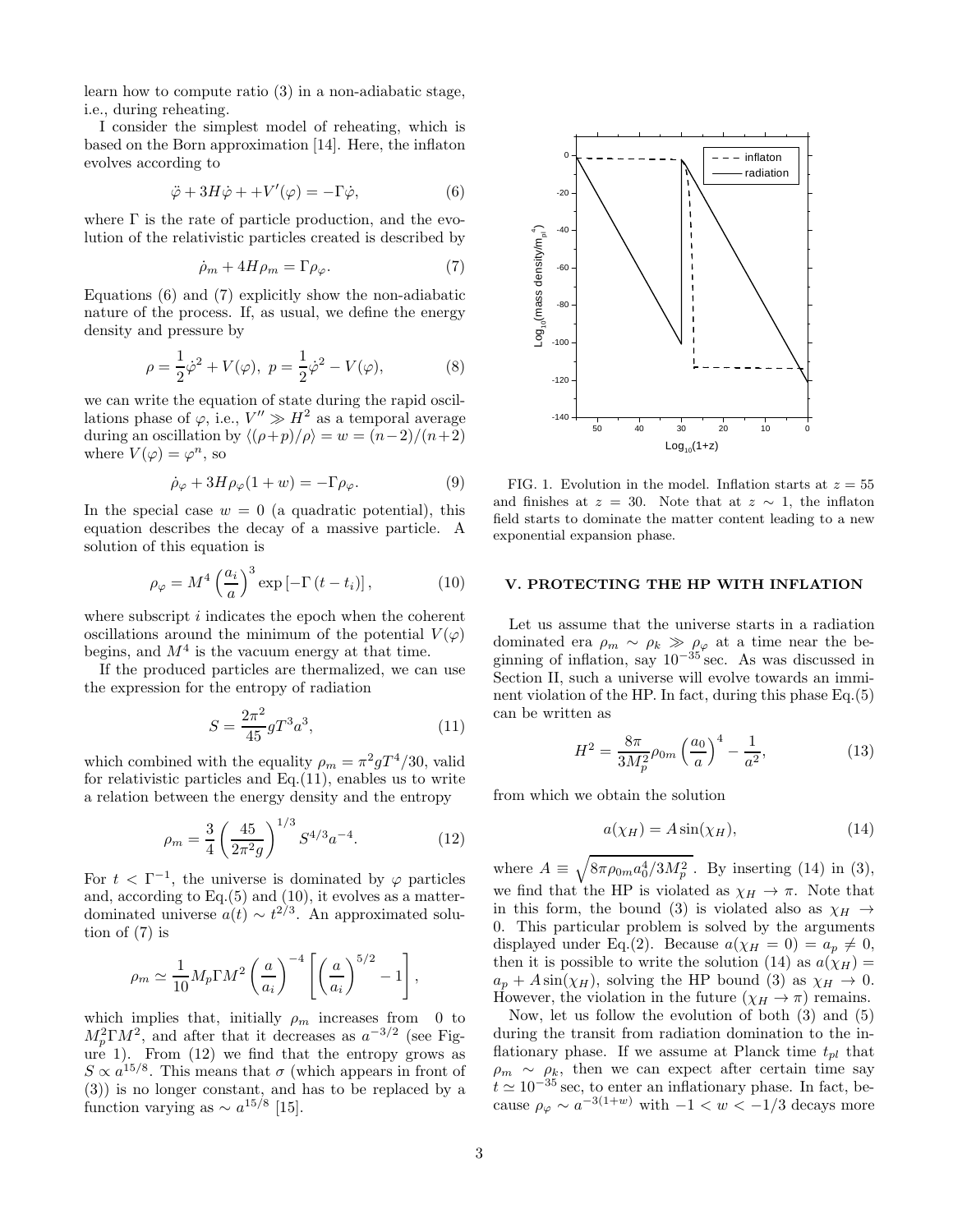

FIG. 2. This plot shows a detailed evolution of the energy densities and the holographic bound at early times. This shows how inflation appears to protect the violation of the HP.

slowly than  $\rho_k \sim a^{-2}$ and  $\rho_m \sim a^{-4}$ , the former dominates. If we consider the beginning of inflation when  $\rho_{\varphi}$ becomes comparable to  $\rho_k$ , this implies that at the time  $t\sim 10^{-37}\,{\rm sec}$  we have

$$
\rho_{\varphi} \simeq 10^{-2} (10^{-1}) \rho_k,
$$

for  $w = -1$  (-2/3), respectively. After  $\rho_{\varphi}$  becomes greater than  $\rho_k$ , this component dominates the matter content in the universe and makes it inflationary in the sense that  $\rho_{\varphi} \gg \rho_k, \rho_m$ . Here the Hubble parameter H (5) becomes nearly constant, and the coordinate size of the horizon (2) behaves like

$$
\chi_H = \int_{t_p}^t \frac{dt'}{a(t')} \simeq H^{-1}(e^{-Ht_p} - e^{-Ht}),\tag{15}
$$

reaching an asymptotic constant value proportional to  $H^{-1}$ . Because the scale factor grows nearly exponentially, the HP bound (3) starts to decrease, avoiding the violation in the future. A numerical integration of the system is shown in Fig. 2. In this way, the appearance of inflation saves the violation of the HP in the future. For example, in the  $w = -1$  case, the scale factor can be written as  $a(\chi_H) \simeq \sqrt{3/8\pi} \left[\sin(\pi/2 - \chi_H)\right]^{-2}$ , which behaves much like an exponential growth. The early radiation dominated phase is not necessary at all to demonstrate the role of the HP in inflating the universe. In fact, we can start the universe with a bound  $S/A$  saturated at the Planck era; this time with  $\rho_{\varphi} \ge \rho_k, \rho_m$ .

To solve the cosmological problems, inflation must last around 60 e-folds. This means  $a_{end} = e^{60} a_{init}$ . This growth makes the curvature term irrelevant for the subsequent analysis, although it was fundamental at the beginning. For example, if we assume that inflation begins when  $\overrightarrow{H}^2 \sim a^{-2}$  in Eq.(5), then after the 60 e-folding we have in Eq.(5)  $a^{-2} \simeq e^{-120} H^2 \ll H^2$ , making the universe very flat.

After this 60 e-folding of inflation, particle creation starts. During this phase the formulae derived in section IV are valid, and the expression for the HP bound has to be replaced by

$$
\frac{S}{A} = \sigma \frac{\chi_H}{a^2} \propto \frac{H^{-1}}{a^{1/8}},
$$

which decreases more slowly than in the previous phase. Because the curvature term has fallen more than 50 orders of magnitude from the beginning of inflation, it seems difficult to repeat a similar argument to explain the current accelerated expansion. This possibility is discussed in the next section.

#### VI. POSSIBLE EXTRA INFLATIONARY STAGES

After the 60 e-folding of inflation, bound 3 has fallen almost 100 orders of magnitude making impossible the existence of HP saturation for another period . However, we have seen that after reheating the universe becomes radiation-dominated, and we can consider a small relic of the inflation field, which enables us to have another accelerated period. This possibility is open if the inflaton energy density does not fall more than 120 orders of magnitude during reheating.

Based on observations, we have some good evidence of acceleration for  $z < 0.5$  and some preliminary evidence of deceleration for  $z > 0.5$  [18]. If we assume that  $\rho_{\varphi} \simeq \rho_m$ at  $z = 0.5$ , we can explain the current acceleration of the universe using the same field that drove inflation. Because at small redshift the curvature could be relevant, we found for  $z < 0.5$  the field  $\varphi$  makes the universe look flat, although closed. The evolution through the matter domination to the present is very similar to what is shown in Figure 1.

# VII. DISCUSSION

I have developed a consistent observational model based on the Holographic Principle which explains the role of inflation. It uses the HP as a relevant principle for inflation and leads to a scenario where it is possible to explain the current observation of accelerated expansion. In this way it reduces the amount of scalar fields needed to explain inflation and the dark energy. If reheating is efficient enough to change the relative weight of energy densities, it can also explain the coincidence problem. I have not used a particular potential form, using instead the inflaton equation of state as the relevant